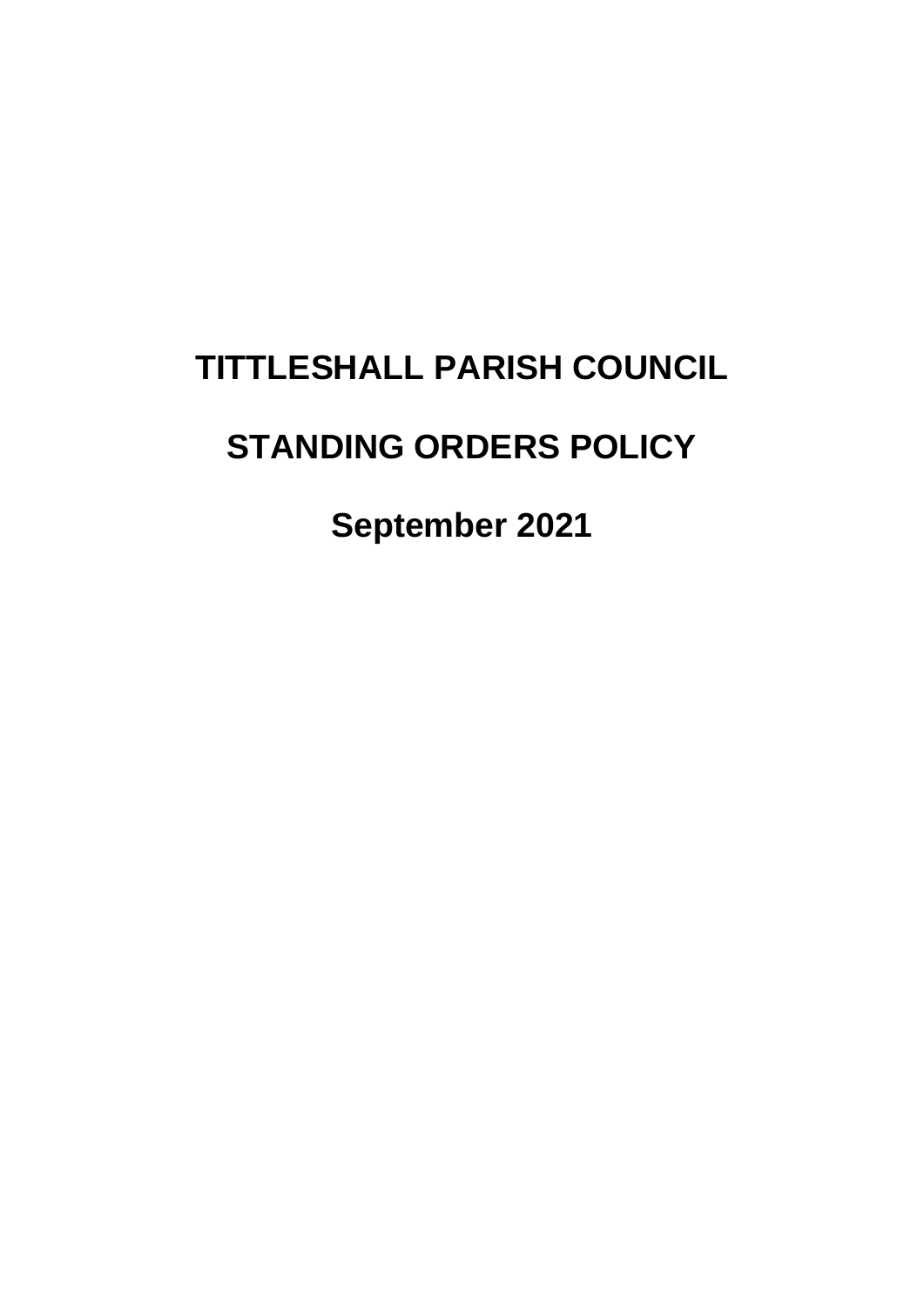# 1. **RULES OF DEBATE AT MEETINGS**

- a. Motions on the agenda shall be considered in the order that they appear unless the order is changed at the discretion of the chairman of the meeting.
- b. To ensure clarity only one motion may be moved at any one time.
- c. A motion (including an amendment) must have a proposer and a seconder.
- d. An amendment is a proposal to remove or add words to a motion. It shall not negate the motion.
- e. A point of order shall be decided by the chairman of the meeting and her/his decision shall be final.
- f. Discussion shall always be addressed to the Chairman, who controls debate.

# 2. **DISORDERLY CONDUCT AT MEETINGS**

a. No person shall obstruct the transaction of business at a meeting or behave offensively or improperly. If this standing order is ignored, the chairman of the meeting shall request such person(s) to moderate or improve their conduct and failing this be excluded from the meeting.

# 3. **MEETINGS GENERALLY**

- a. **Meetings shall not take place in premises which at the time of the meeting are used for the supply of alcohol, unless no other premises are available free of charge or at a reasonable cost.**
- b. **The minimum three clear days for notice of a meeting does not include the day on which notice was issued, the day of the meeting, a Sunday, a day of the Christmas break, a day of the Easter break or of a bank holiday or a day appointed for public thanksgiving or mourning.**
- c. **The minimum three clear days' public notice for a meeting does not include the day on which the notice was issued or the day of the meeting unless the meeting is convened at shorter notice.**
- d. **Meetings shall be open to the public unless their presence is prejudicial to the public interest by reason of the confidential nature of the business to be transacted or for other special reasons. The public's exclusion from part or all of a meeting shall be by a resolution which shall give reasons for the public's exclusion.**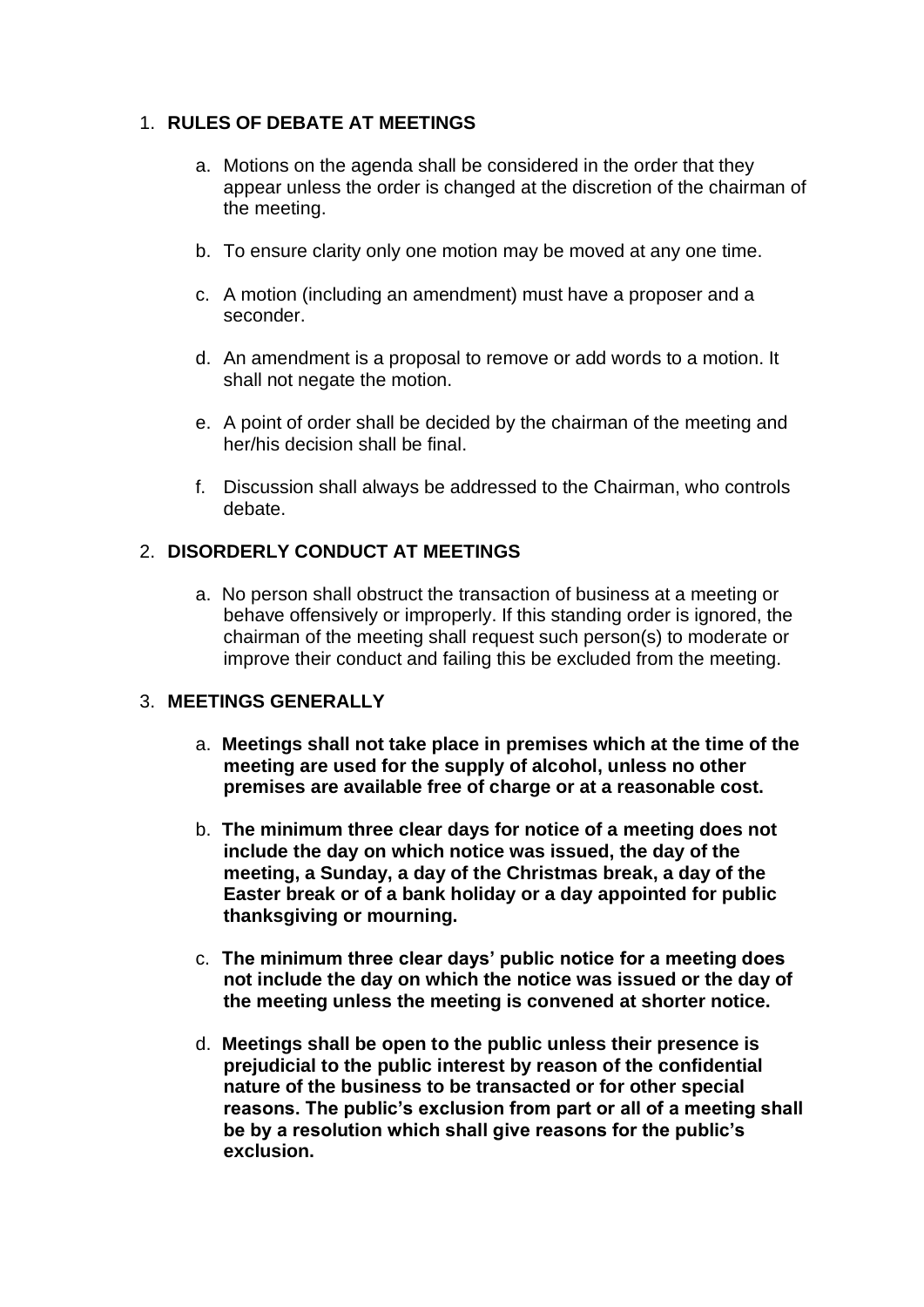- e. Public participation will be included in the middle of the agenda for a maximum of 15 minutes.
- f. A question posed by a member of the public need not be answered or start a debate. The chairman may direct when a written or oral reply will be given.
- g. **Subject to standing order 3(m), a person who attends a meeting is permitted to report on the meeting whilst the meeting is open to the public. To "report" means to film, photograph, make an audio recording of meeting proceedings, use any other means for enabling persons not present to see or hear the meeting as it takes place or later or to report or to provide oral or written commentary about the meeting so that the report or commentary is available as the meeting takes place or later to persons not present.**
- h. **A person present at a meeting may not provide an oral report or oral commentary about a meeting as it takes place without permission.**
- i. **The press shall be provided with reasonable facilities for the taking of their report of all or part of a meeting at which they are entitled to be present.**
- j. **Subject to standing orders which indicate otherwise, anything authorised or required to be done by, to or before the Chairman of the Council may in his absence be done by, to or before the Vice-Chairman of the Council (if there is one).**
- k. **The Chairman of the Council, if present, shall preside at a meeting. If the Chairman is absent from a meeting, the Vice-Chairman of the Council (if there is one) if present, shall preside. If both the Chairman and the Vice-Chairman are absent from a meeting, a councillor as chosen by the councillors present at the meeting shall preside at the meeting.**
- l. **Subject to a meeting being quorate, all questions at a meeting shall be decided by a majority of the councillors and noncouncillors with voting rights present and voting.**
- m. **The chairman of a meeting may give an original vote on any matter put to the vote, and in the case of an equality of votes may exercise his casting vote whether or not he gave an original vote.** *See standing orders 5(h) and (i) for the different rules that apply in the election of the Chairman of the Council at the annual meeting of the Council.*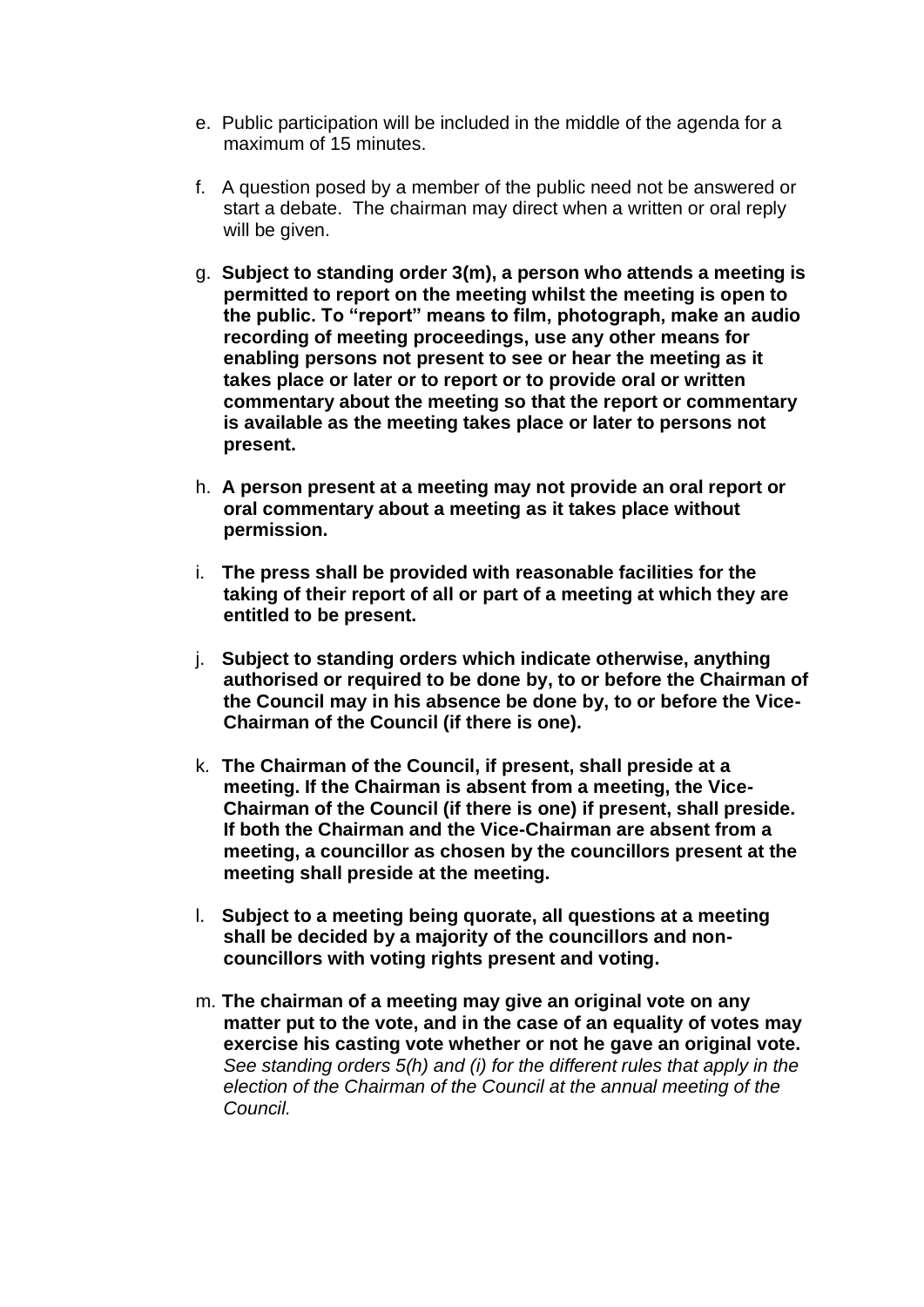- n. **Unless standing orders provide otherwise, voting on a question shall be by a show of hands. At the request of a councillor, the voting on any question shall be recorded so as to show whether each councillor present and voting gave his vote for or against that question.** Such a request shall be made before voting.
- o. The minutes of a meeting shall include an accurate record of the following:
	- i. the time and place of the meeting;
	- ii. the names of councillors who are present and the names of councillors who are absent;
	- iii. interests that have been declared by councillors and noncouncillors with voting rights;
	- iv. the grant of dispensations (if any) to councillors and noncouncillors with voting rights;
	- v. whether a councillor or non-councillor with voting rights left the meeting when matters that they held interests in were being considered;
	- vi. if there was a public participation session; and
	- vii. the resolutions made.
- p. **A councillor or a non-councillor with voting rights who has a disclosable pecuniary interest or another interest as set out in the Council's code of conduct in a matter being considered at a meeting is subject to statutory limitations or restrictions under the code on his right to participate and vote on that matter.**
- q. **If a meeting is or becomes inquorate no business shall be transacted** and the meeting shall be closed. The business on the agenda for the meeting shall be adjourned to another meeting.
- r. **A meeting shall not exceed a period of 2 hours.**

#### 4. **COMMITTEES AND ADVISORY GROUPS**

- a. **The council may appoint a committee whose terms of reference and members shall be determined by the council. A committee will meet in public and have an agenda and minutes. Financial matters are excluded from committees.**
- b. **The council may appoint an advisory group who need not meet in public.**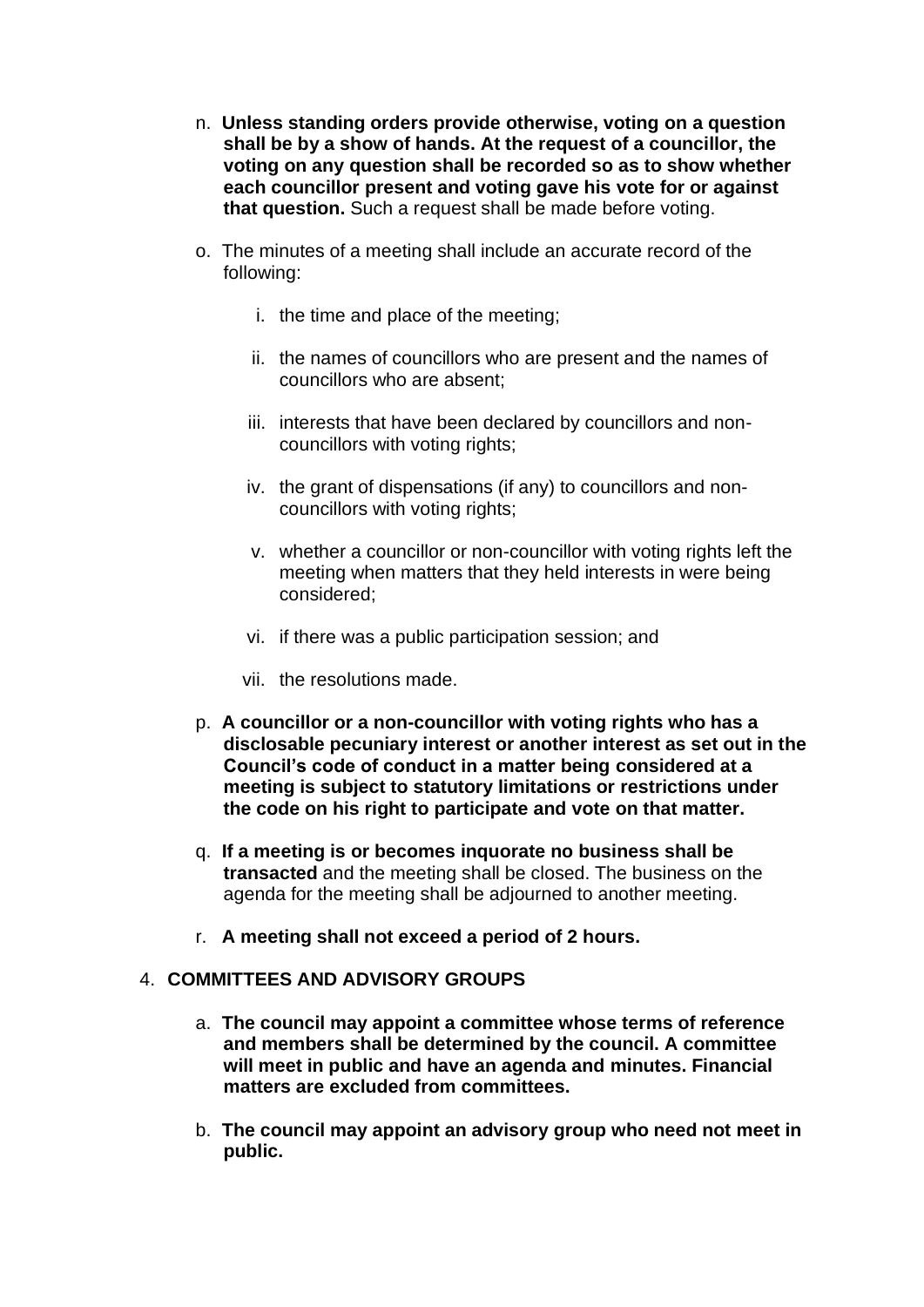#### 5. **ORDINARY COUNCIL MEETINGS**

- a. **In an election year, the annual meeting of the Council shall be held on or within 14 days following the day on which the councillors elected take office.**
- b. **In a year which is not an election year, the annual meeting of the Council shall be held on such day in May as the Council decides.**
- c. **If no other time is fixed, the annual meeting of the Council shall take place at 6pm.**
- d. **In addition to the annual meeting of the Council, at least three other ordinary meetings shall be held in each year on such dates and times as the Council decides.**
- e. **The first business conducted at the annual meeting of the Council shall be the election of the Chairman and Vice-Chairman (if there is one) of the Council.**
- f. **The Chairman of the Council, unless he has resigned or becomes disqualified, shall continue in office and preside at the annual meeting until his successor is elected at the next annual meeting of the Council.**
- g. **The Vice-Chairman of the Council, if there is one, unless he resigns or becomes disqualified, shall hold office until immediately after the election of the Chairman of the Council at the next annual meeting of the Council.**
- h. **In an election year, if the current Chairman of the Council has not been re-elected as a member of the Council, he shall preside at the annual meeting until a successor Chairman of the Council has been elected. The current Chairman of the Council shall not have an original vote in respect of the election of the new Chairman of the Council but shall give a casting vote in the case of an equality of votes.**
- i. **In an election year, if the current Chairman of the Council has been re-elected as a member of the Council, he shall preside at the annual meeting until a new Chairman of the Council has been elected. He may exercise an original vote in respect of the election of the new Chairman of the Council and shall give a casting vote in the case of an equality of votes.**
- j. Following the election of the Chairman of the Council and Vice-Chairman (if there is one) of the Council at the annual meeting, the business shall include: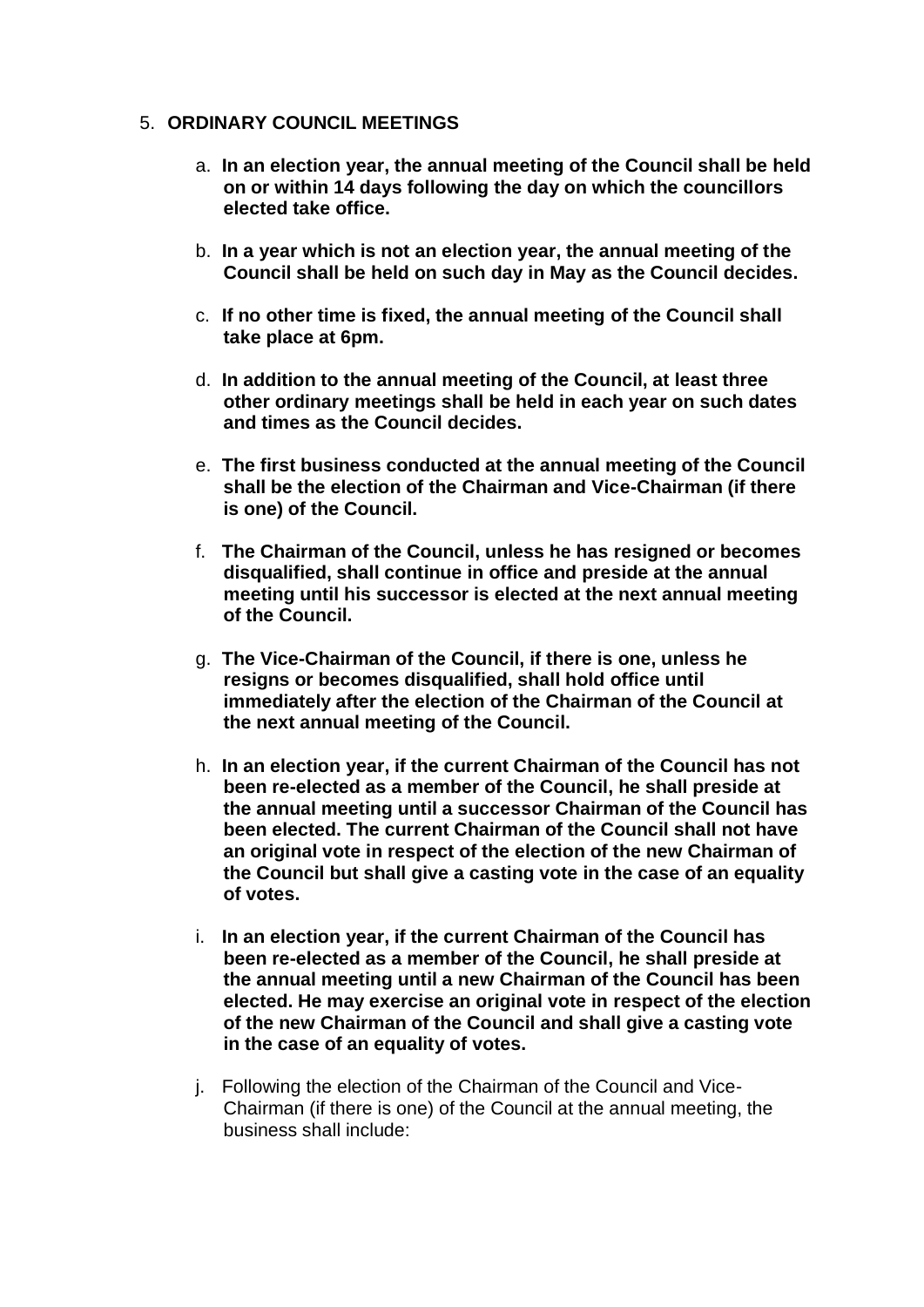- i. **In an election year, delivery by the Chairman of the Council and councillors of their acceptance of office forms unless the Council resolves for this to be done at a later date. In a year which is not an election year, delivery by the Chairman of the Council of his acceptance of office form unless the Council resolves for this to be done at a later date;**
- ii. Confirmation of the accuracy of the minutes of the last meeting of the Council;
- iii. In an ordinary election year, to make arrangements with a view to the Council becoming eligible to exercise the general power of competence in the future;

#### 6. **EXTRAORDINARY MEETINGS OF THE COUNCIL, COMMITTEES AND SUB-COMMITTEES**

- a. **The Chairman of the Council may convene an extraordinary meeting of the Council at any time.**
- b. **If the Chairman of the Council does not call an extraordinary meeting of the Council within seven days of having been requested in writing to do so by two councillors, any two councillors may convene an extraordinary meeting of the Council. The public notice giving the time, place and agenda for such a meeting shall be signed by the two councillors.**

# 7. **PREVIOUS RESOLUTION**

a. A resolution shall not be reversed within six months except either by a special motion, which requires written notice by at least 3 councillors to be given to the Proper Officer.

#### 8. **VOTING ON APPOINTMENTS – Co-option**

a. Where more than two persons have been nominated and none of those persons has received an absolute majority of votes in their favour, the name of the person having the least number of votes shall be struck off the list and a fresh vote taken. A tie in votes may be settled by the casting vote exercisable by the chairman of the meeting.

#### 9. **MOTIONS FOR A MEETING THAT REQUIRE WRITTEN NOTICE TO BE GIVEN TO THE PROPER OFFICER**

a. A motion shall relate to the responsibilities of the meeting for which it is tabled and in any event shall relate to the performance of the Council's statutory functions, powers and obligations or an issue which specifically affects the Council's area or its residents.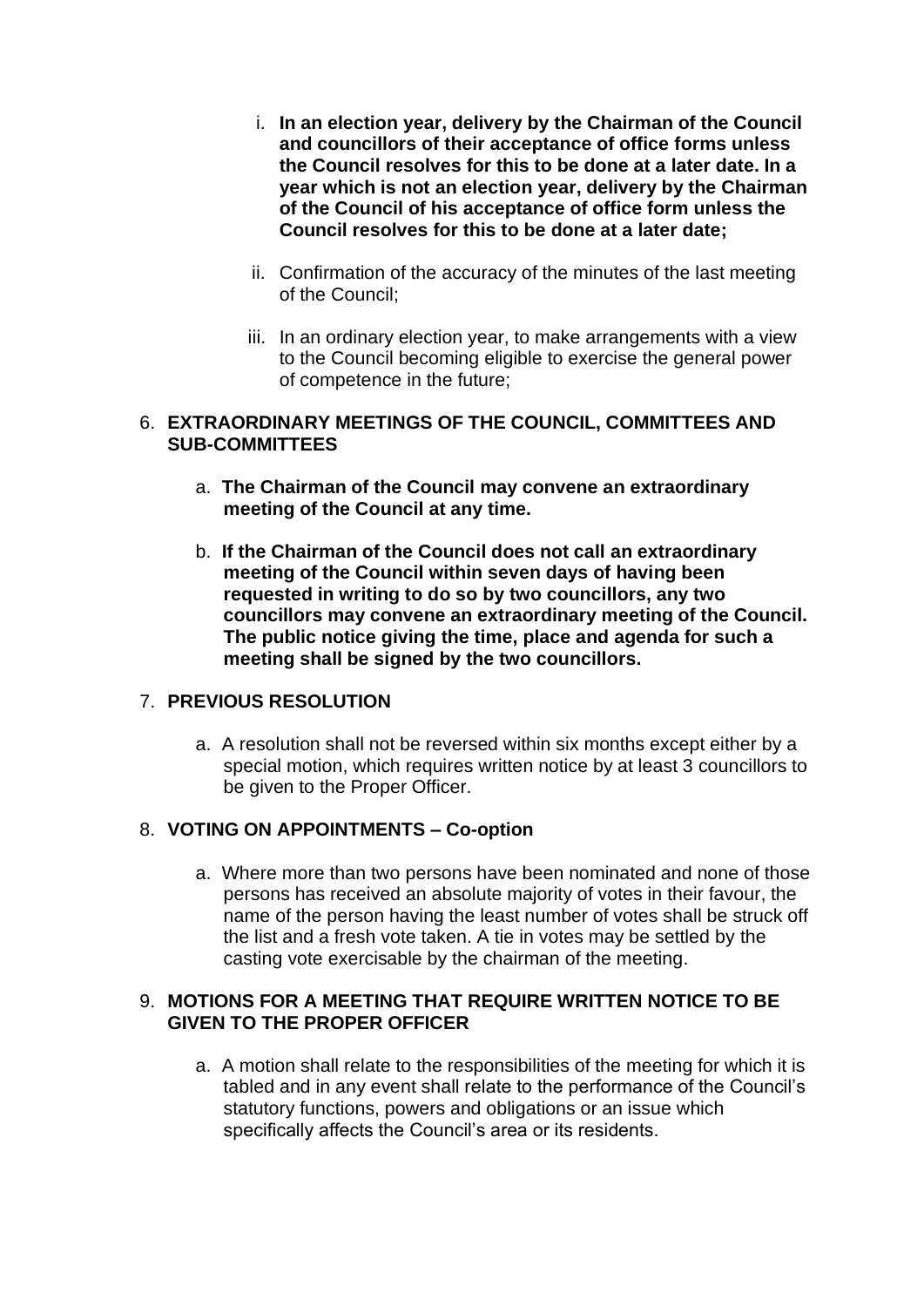- b. No motion may be moved at a meeting unless it is on the agenda and the mover has given written notice of its wording to the Proper Officer at least 10 clear days before the meeting.
- c. The Proper Officer and the Chairman will decide on whether or not to include any motion on the agenda. An explanation on its exclusion shall be given by the Proper Officer.

#### 10.**MOTIONS AT A MEETING THAT DO NOT REQUIRE WRITTEN NOTICE**

The following motions may be moved at a meeting without written notice to the Proper Officer:

- i. to correct an inaccuracy in the draft minutes of a meeting;
- ii. to move to a vote;
- iii. to defer consideration of a motion;
- iv. to refer a motion to a particular committee or sub-committee;
- v. to appoint a person to preside at a meeting;
- vi. to change the order of business on the agenda;
- vii. to proceed to the next business on the agenda;
- viii. to require a written report;
- ix. to appoint a committee or sub-committee and their members;
- x. to extend the time limits for speaking;
- xi. to exclude the press and public from a meeting in respect of confidential or other information which is prejudicial to the public interest;
- xii. to not hear further from a councillor or a member of the public;
- xiii. to exclude a councillor or member of the public for disorderly conduct;
- xiv. to temporarily suspend the meeting;
- xv. to suspend a particular standing order (unless it reflects mandatory statutory or legal requirements);
- xvi. to adjourn the meeting; or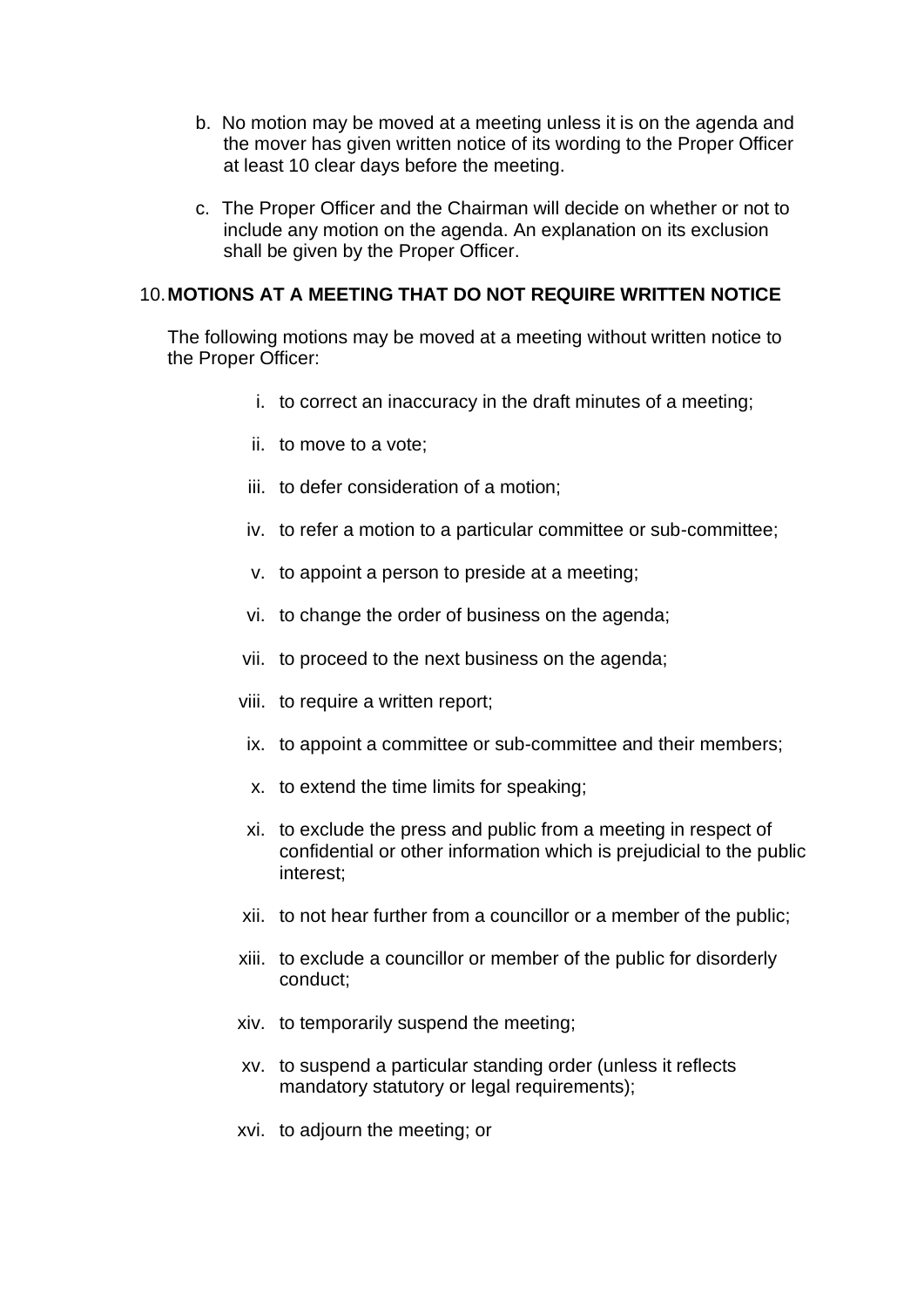xvii. to close the meeting.

#### 11.**MANAGEMENT OF INFORMATION**

- a. **The Council shall have in place and keep under review, technical and organisational measures to keep secure information (including personal data) which it holds in paper and electronic form. Such arrangements shall include deciding who has access to personal data and encryption of personal data.**
- b. **The Council shall have in place, and keep under review, policies for the retention and safe destruction of all information (including personal data) which it holds in paper and electronic form. The Council's retention policy shall confirm the period for which information (including personal data) shall be retained or if this is not possible the criteria used to determine that period (e.g. the Limitation Act 1980).**
- c. **The agenda, papers that support the agenda and the minutes of a meeting shall not disclose or otherwise undermine confidential information or personal data without legal justification.**
- d. **Councillors, staff, the Council's contractors and agents shall not disclose confidential information or personal data without legal justification.**

#### 12.**DRAFT MINUTES**

- a. If the draft minutes of a preceding meeting have been served on councillors with the agenda to attend the meeting at which they are due to be approved for accuracy, they shall be taken as read.
- b. There shall be no discussion about the draft minutes of a preceding meeting except in relation to their accuracy.
- c. The accuracy of draft minutes, including any amendment(s) made to them, shall be confirmed by resolution and shall be signed by the chairman of the meeting and stand as an accurate record of the meeting to which the minutes relate.
- d. If the chairman of the meeting does not consider the minutes to be an accurate record of the meeting to which they relate, he shall sign the minutes and include a paragraph to this effect.
- e. **If the Council's gross annual income or expenditure (whichever is higher) does not exceed £25,000, it shall publish draft minutes on a website which is publicly accessible and free of charge not later than one month after the meeting has taken place.**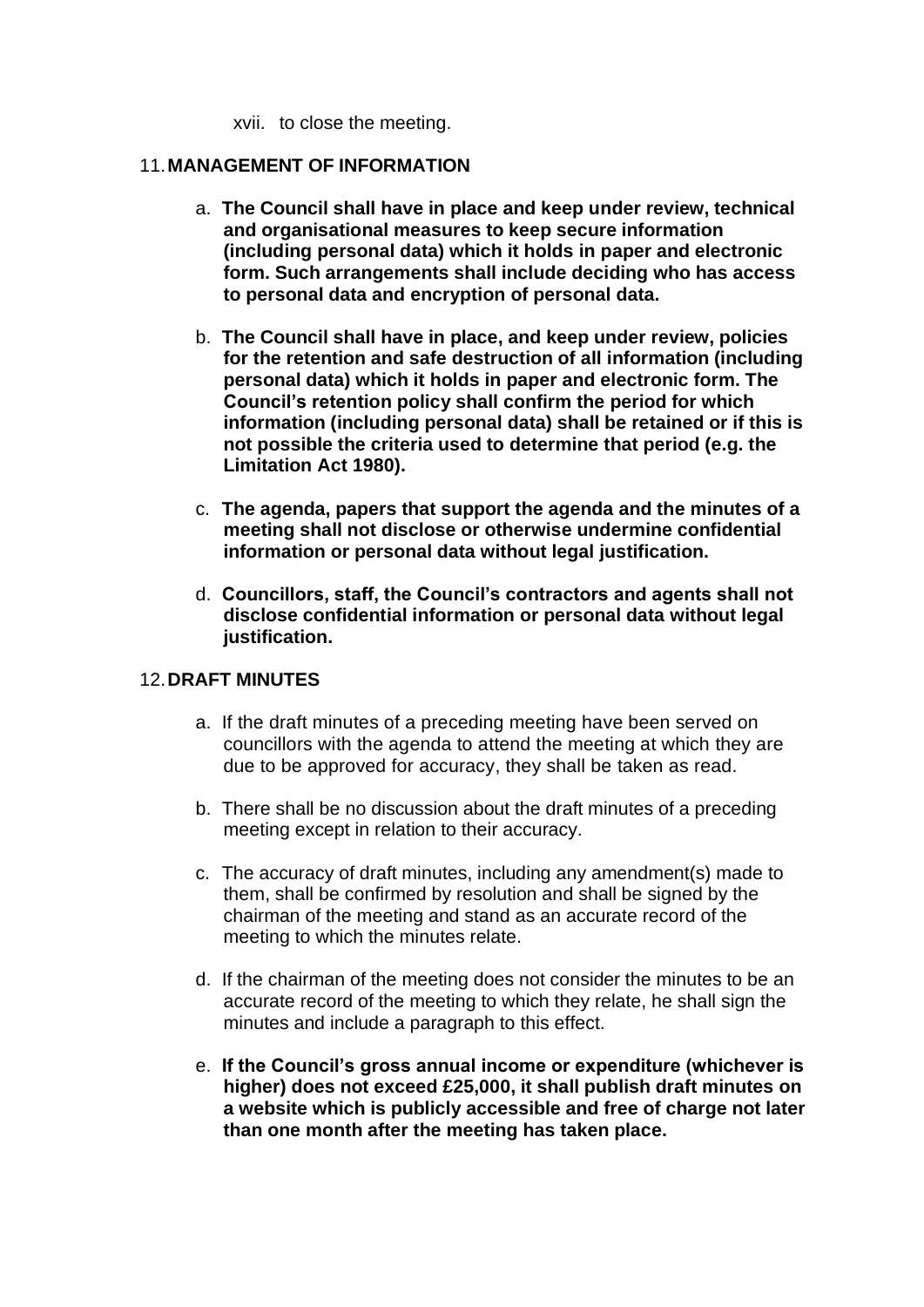f. Any notes or recordings taken at a meeting shall be destroyed once the minutes have been confirmed.

# 13.**CODE OF CONDUCT AND DISPENSATIONS**

- a. All councillors shall observe the code of conduct adopted by the Council. Details regarding this are contained in the Council's Code of Conduct Policy document.
- b. **Dispensation requests shall be in writing and submitted to the Proper Officer** as soon as possible before the meeting, or failing that, at the start of the meeting for which the dispensation is required.
- c. **A dispensation may be granted in accordance with standing order 13(e) if having regard to all relevant circumstances any of the following apply:**
	- i. **without the dispensation the number of persons prohibited from participating in the particular business would be so great a proportion of the meeting transacting the business as to impede the transaction of the business;**
	- ii. **granting the dispensation is in the interests of persons living in the Council's area; or**
	- iii. **it is otherwise appropriate to grant a dispensation.**

# 14.**CODE OF CONDUCT COMPLAINTS**

a. Upon notification by the District or Unitary Council that it is dealing with a complaint that a councillor or non-councillor with voting rights has breached the Council's code of conduct, the Proper Officer shall advise the Council and forward the complaint to the Monitoring Officer.

#### 15. **PROPER OFFICER**

- a. The roles, responsibilities and duties of the Proper Officer are contained in a job description.
- b. **They include the issuing of summonses and advertising of the agenda within the time frame detailed in law.**
- c. Delegation to the Proper Officer (LG Act 1972 s101). The Proper Officer has the authority of Council to spend up to £500 in the event of an emergency. The Chairman or vice-Chairman (if the Chairman is absent) must be notified.

# 16.**RESPONSIBLE FINANCIAL OFFICER (RFO)**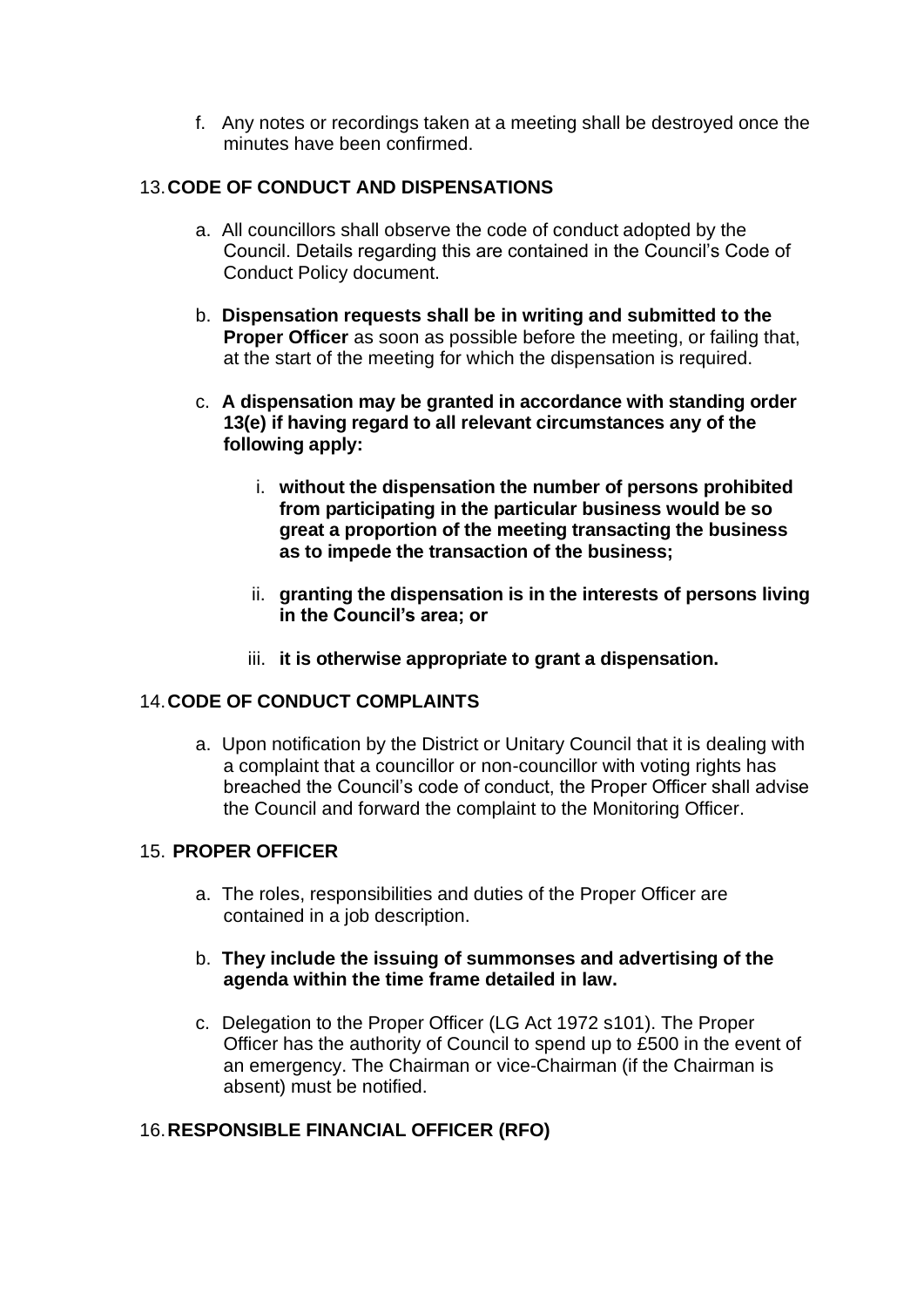a. The Council must appoint **an RFO**.

#### 17.**ACCOUNTS AND ACCOUNTING STATEMENTS**

a. The RFO will conduct all financial matters according to "proper practices" the detail of which is contained in the job description. These duties are detailed in the Accounts & Audit Regulations 2015 and in "Governance & Accountability for Local Councils".

## 18.**FINANCIAL CONTROLS AND PROCUREMENT**

- a. The Council shall consider and approve financial regulations drawn up by the Responsible Financial Officer according to proper practices, and reviewed at least every third year.
- b. whether contracts with an estimated value below **£25,000** due to special circumstances are exempt from a tendering process or procurement exercise.
- c. **A public contract regulated by the Public Contracts Regulations 2015 with an estimated value in excess of £25,000 but less than the relevant thresholds in standing order 18(f) is subject to Regulations 109-114 of the Public Contracts Regulations 2015 which include a requirement on the Council to advertise the contract opportunity on the Contracts Finder website regardless of what other means it uses to advertise the opportunity.**
- d. Subject to additional requirements in the financial regulations of the Council, the tender process for contracts for the supply of goods, materials, services or the execution of works shall include, as a minimum, the following steps:
- e. a specification for the goods, materials, services or the execution of works shall be drawn up;
- f. an invitation to tender shall be drawn up to confirm (i) the Council's specification (ii) the time, date and address for the submission of tenders (iii) the date of the Council's written response to the tender and (iv) the prohibition on prospective contractors contacting councillors or staff to encourage or support their tender outside the prescribed process;
- g. the invitation to tender shall be advertised in a local newspaper and in any other manner that is appropriate;
- h. tenders are to be submitted in writing in a sealed marked envelope addressed to the Proper Officer;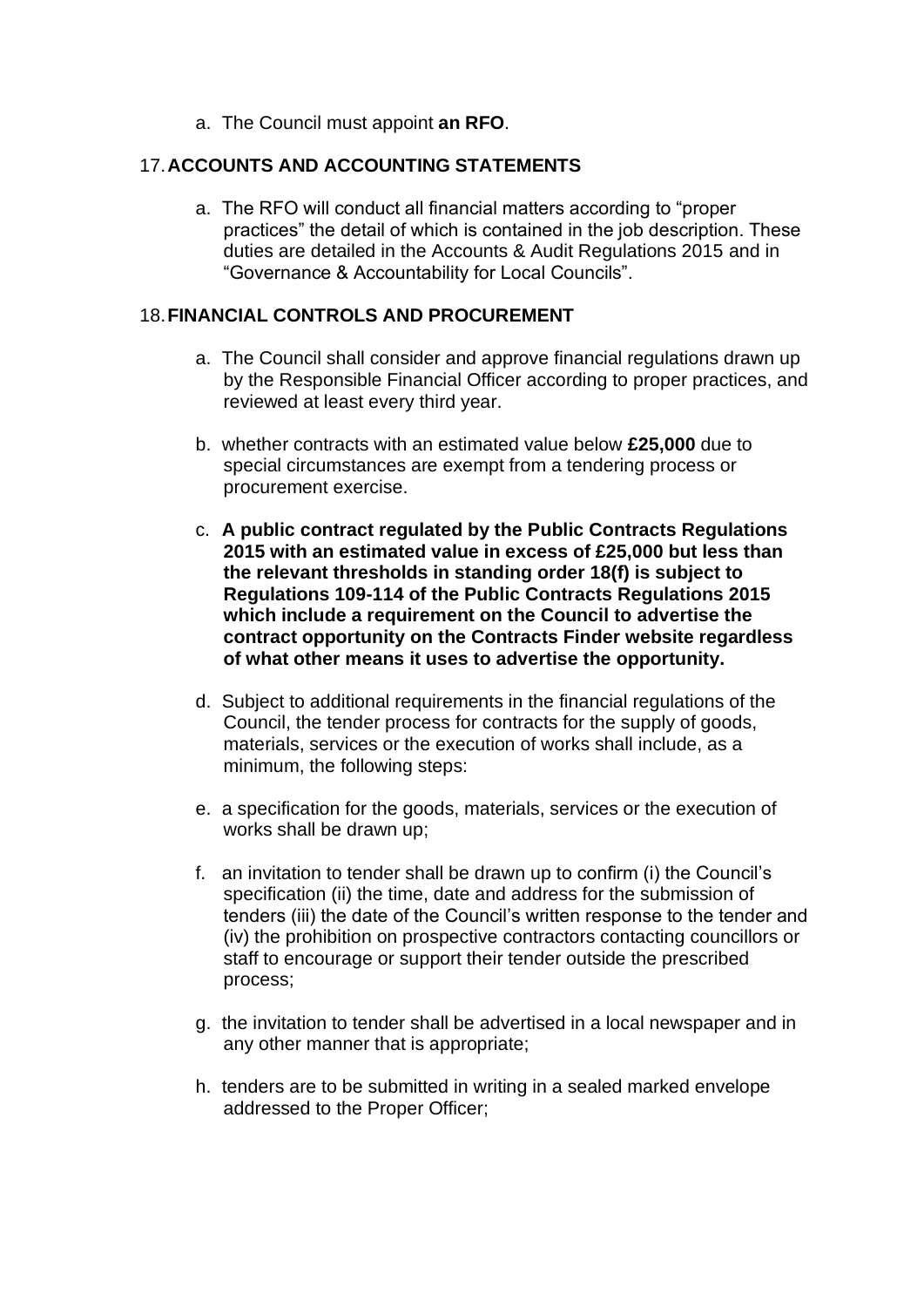- i. tenders shall be opened by the Proper Officer in the presence of at least one councillor after the deadline for submission of tenders has passed;
- j. tenders are to be reported to and considered by the appropriate meeting of the Council or a committee or sub-committee with delegated responsibility.
- k. Neither the Council, nor a committee or a sub-committee with delegated responsibility for considering tenders, is bound to accept the lowest value tender.
- l. **A public contract regulated by the Public Contracts Regulations 2015 with an estimated value in excess of £181,302 for a public service or supply contract or in excess of £4,551,413 for a public works contract (or other thresholds determined by the European Commission every two years and published in the Official Journal of the European Union (OJEU)) shall comply with the relevant procurement procedures and other requirements in the Public Contracts Regulations 2015 which include advertising the contract opportunity on the Contracts Finder website and in OJEU.**
- m. **A public contract in connection with the supply of gas, heat, electricity, drinking water, transport services, or postal services to the public; or the provision of a port or airport; or the exploration for or extraction of gas, oil or solid fuel with an estimated value in excess of £363,424 for a supply, services or design contract; or in excess of £4,551,413 for a works contract; or £820,370 for a social and other specific services contract (or other thresholds determined by the European Commission every two years and published in OJEU) shall comply with the relevant procurement procedures and other requirements in the Utilities Contracts Regulations 2016.**

#### 19.**HANDLING STAFF MATTERS**

a. A matter personal to a member of staff that if being considered by a meeting of council shall be considered in private.

#### 20.**RESPONSIBILITIES TO PROVIDE INFORMATION**

a. **In accordance with freedom of information legislation, the Council shall publish information in accordance with its publication scheme and respond to requests for information held by the Council.**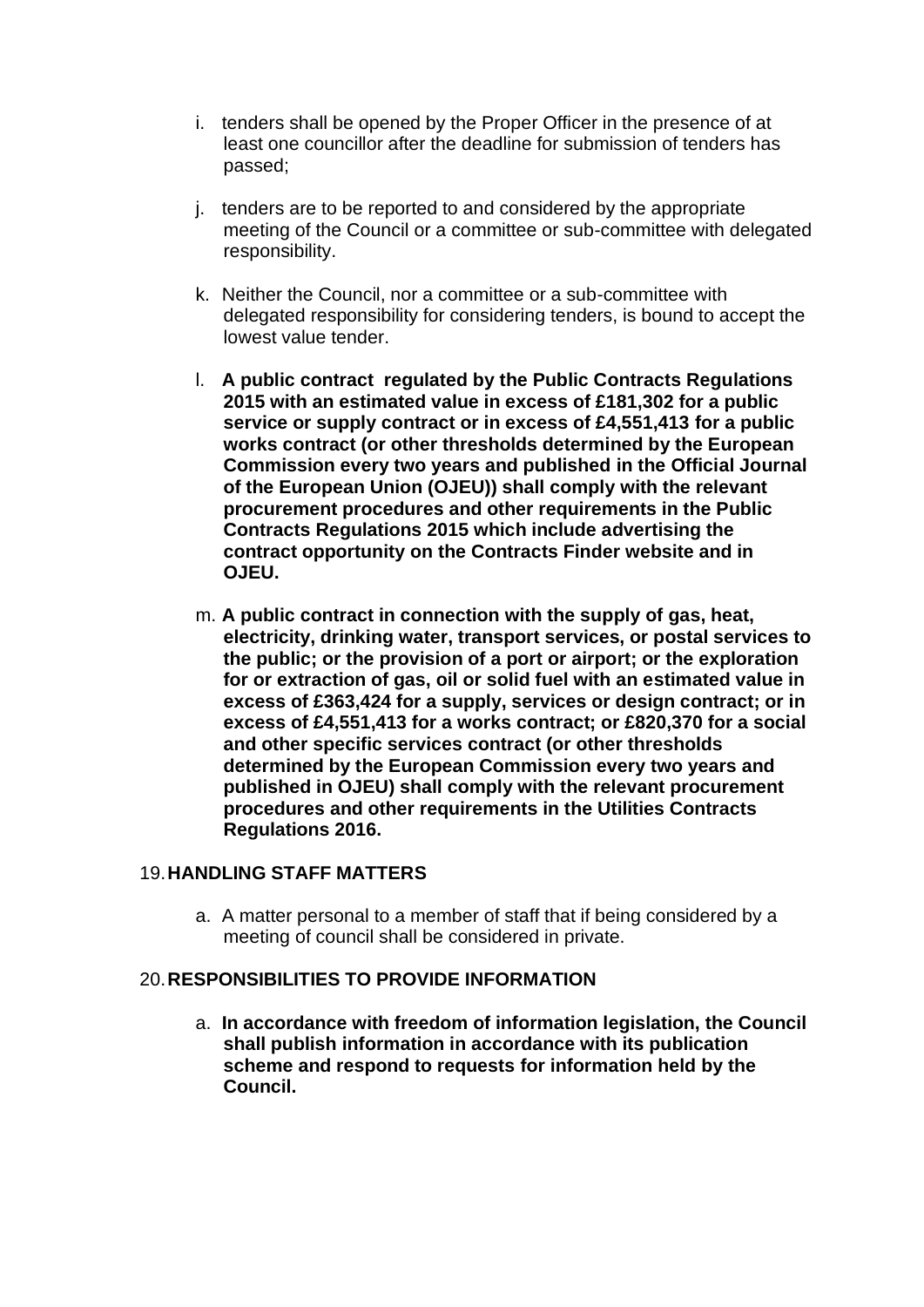b. **The Council shall publish information in accordance with the requirements of the Smaller Authorities (Transparency Requirements) (England) Regulations 2015.**

# 21.**RESPONSIBILITIES UNDER DATA PROTECTION LEGISLATION**

- a. **The Council shall have policies and procedures in place to respond to an individual exercising statutory rights concerning his personal data.**
- b. **The Council shall have a written policy in place for responding to and managing a personal data breach.**
- c. **The Council shall keep a record of all personal data breaches comprising the facts relating to the personal data breach, its effects and the remedial action taken.**
- d. **The Council shall ensure that information communicated in its privacy notice(s) is in an easily accessible and available form and kept up to date.**
- e. **The Council shall maintain a written record of its processing activities.**

## 22.**RELATIONS WITH THE PRESS/MEDIA**

a. Requests from the press or other media for an oral or written comment or statement from the Council, shall be dealt with by the Clerk and Chairman.

# 23.**EXECUTION AND SEALING OF LEGAL DEEDS**

a. A legal deed shall not be executed on behalf of the Council unless authorised by a resolution. It must be signed by 2 councillors and witnessed by the Proper Officer.

# 24.**COMMUNICATING WITH DISTRICT AND COUNTY COUNCILLORS**

a. An invitation to attend a meeting of the Council shall be sent.

# 25.**RESTRICTIONS ON COUNCILLOR ACTIVITIES**

a. Unless duly authorised no councillor shall inspect any land and/or premises which the Council has a right or duty to inspect or issue orders, instructions or directions.

#### 26.**STANDING ORDERS GENERALLY**

a. All or part of a standing order, except one that incorporates mandatory statutory or legal requirements, may be suspended by resolution in relation to the consideration of an item on the agenda for a meeting.